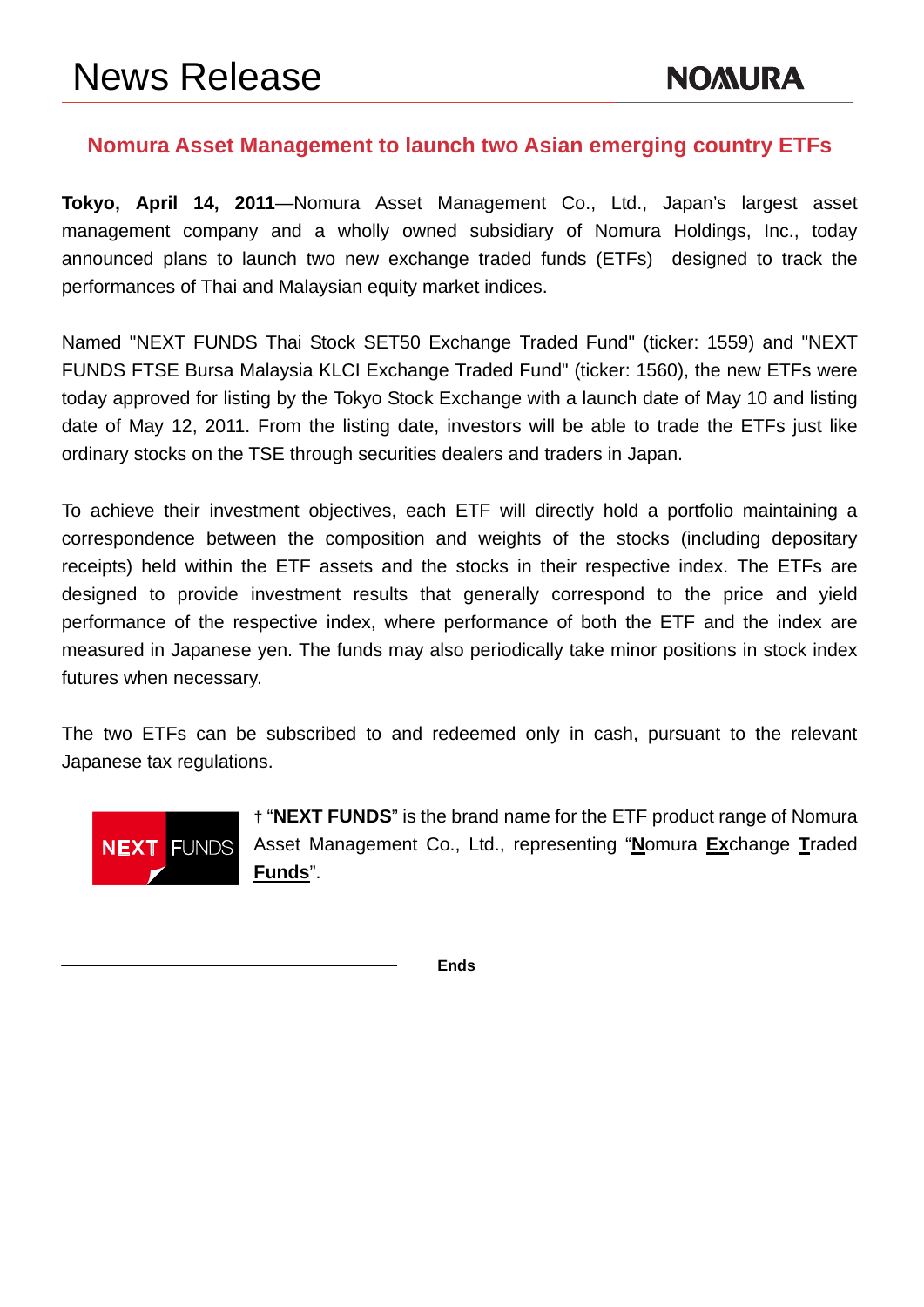# **Notes to editors:**

#### **Nomura**

Nomura is a leading financial services group and the preeminent Asian-based investment bank with worldwide reach. Nomura provides a broad range of innovative solutions tailored to the specific requirements of individual, institutional, corporate and government clients through an international network in over 30 countries. Based in Tokyo and with regional headquarters in Hong Kong, London, and New York, Nomura employs over 27,000 staff worldwide. Nomura's unique understanding of Asia enables the company to make a difference for clients through three business divisions: retail, asset management, and wholesale (global markets and investment banking). For further information about Nomura, please visit www.nomura.com.

#### **Disclaimer of Nomura Asset Management**

The contents of this material are based on an English translation of a Japanese announcement made on April 14, 2011 by Nomura Asset Management Co., Ltd. Whilst every effort has been made to translate the Japanese document into English, the accuracy and correctness of this translation are not guaranteed, therefore please refer to the original Japanese document.

Please note that the information contained in this document is for reference purposes only and does not constitute an offer to sell or the solicitation of an offer to buy securities by Nomura Asset Management Co., Ltd. to any person in Japan and does not constitute a distribution, an offer to sell or the solicitation of an offer to buy any securities or provide any services in any jurisdiction in which such distribution or offer is not authorized.

Furthermore, none of the shares of the Fund have been or will be registered under the United States Securities Act of 1933, as amended ("1933 Act"), or under the securities laws of any state or political subdivision of the United States of America or any of its territories, possessions or other areas subject to its jurisdiction including the Commonwealth of Puerto Rico (the "United States"). The Fund has not been and will not be registered under the United States Investment Company Act of 1940, as amended, nor under any other US federal laws.

Accordingly, the information in this document is not made or directed to any person in the United States and under no circumstance shall the provision of the information on this document be deemed to constitute an offer of securities or an offer to provide any services to any person in the United States or to any U.S. Person as the term is defined under 1933 Act.

Furthermore, the information in this document is not made or directed to any person in the United Kingdom and under no circumstances shall the provision of the information in this document be deemed to constitute an offer of securities or an offer to provide any services to any person in the United Kingdom.

## **Disclosures required in Japan**

Registered Company Name: Nomura Asset Management Co., Ltd.

Registration Number: Director of the Kanto Local Financial Bureau (Financial instruments firms) No. 373

Member Associations: The Investment Trusts Association, Japan; Japan Securities Investment Advisers Association

This document is issued for reference purposes to explain the outline of NEXT FUNDS Thai Stock SET50 Exchange Traded Fund" and "NEXT FUNDS FTSE Bursa Malaysia KLCI Exchange Traded Fund" (collectively "The Fund" hereinafter) and does not constitute disclosure material based on the Financial Instruments and Exchange Law. Moreover, this document is not in any way intended to be an investment solicitation. Before investing in the Fund, prospective investors should carefully read the "Securities Registration Statement", "the Prospectus", and the "Document Prior to Conclusion of Contract" under your own responsibilities and based on your own judgment.

Nomura Asset Management Co., Ltd. does not directly handle order requests for the Fund from investors. To invest in the Fund, it is necessary to open an account with a nearby Type-1 financial instruments business provider (securities firm) that handles ETFs and make a request to the broker.

Since the Fund invests primarily in securities, there is a risk that the market price of such securities or the NAV per unit of the Fund could decline and cause an investment loss due to a decline in the stock price index, fluctuations in foreign exchange rates, a price decline in securities comprising the index, the bankruptcy of a stock issuer, or deterioration in the financial conditions of an issuer, in addition to other market factors.